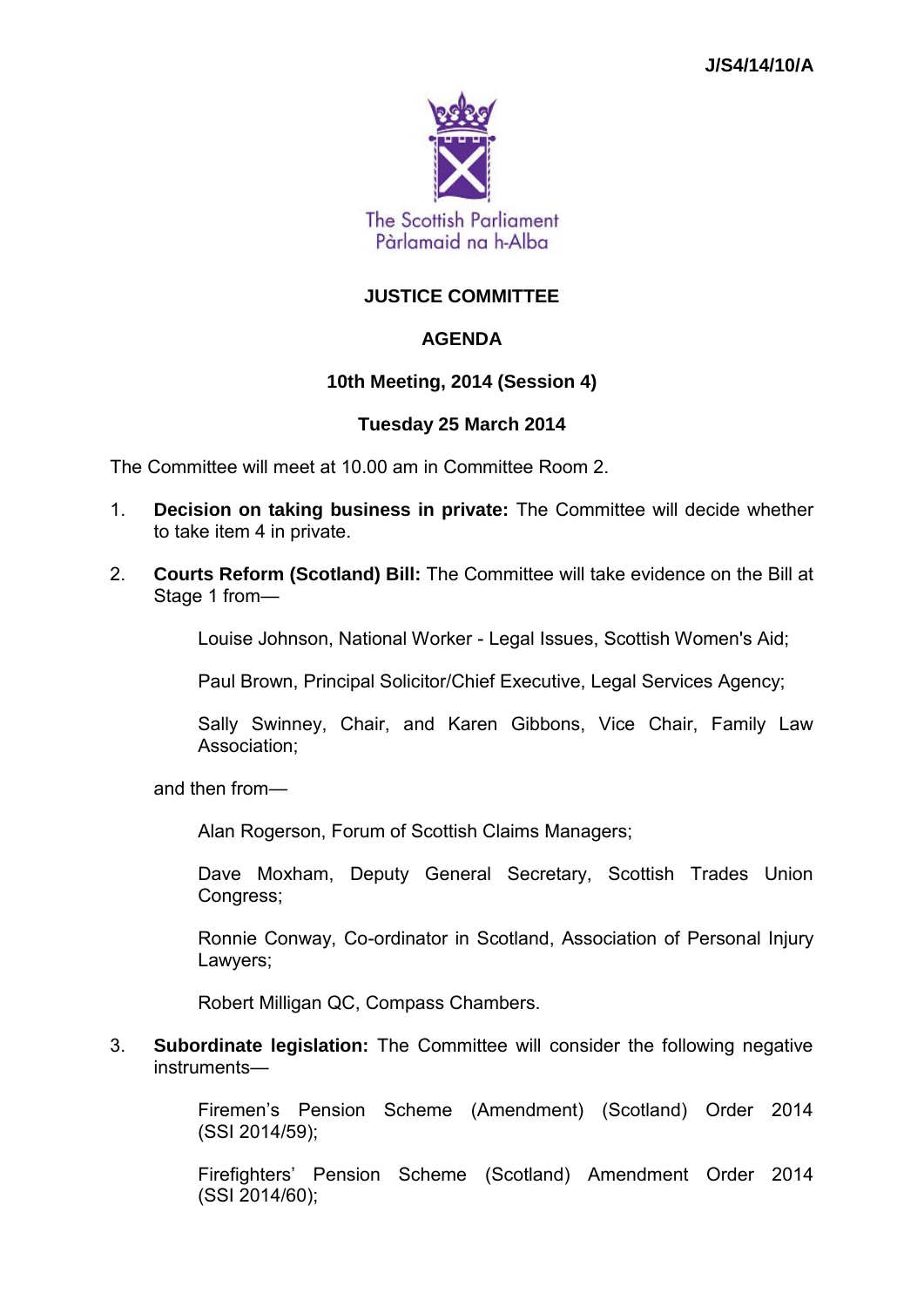Police Pensions (Contributions) Amendment (Scotland) Regulations 2014 (SSI 2014/62);

Police Service of Scotland (Performance) Regulations 2014 (SSI 2014/67);

Police Service of Scotland (Conduct) Regulations 2014 (SSI 2014/68).

4. **Courts Reform (Scotland) Bill:** The Committee will further consider its approach to the scrutiny of the Bill at Stage 1.

> Irene Fleming Clerk to the Justice Committee Room T2.60 The Scottish Parliament **Edinburgh** Tel: 0131 348 5195 Email: irene.fleming@scottish.parliament.uk

The papers for this meeting are as follows—

#### **Agenda item 2**

Private paper J/S4/14/10/1 (P)

[Courts Reform \(Scotland\) Bill, accompanying documents](http://www.scottish.parliament.uk/parliamentarybusiness/Bills/72771.aspx)  [and SPICe briefings](http://www.scottish.parliament.uk/parliamentarybusiness/Bills/72771.aspx)

[Written submissions received on the Bill](http://www.scottish.parliament.uk/parliamentarybusiness/CurrentCommittees/74192.aspx)

## **Agenda item 3**

Paper by the clerk **Paper** by the clerk **J**/S4/14/10/2

[Firemen's Pension Scheme \(Amendment\) \(Scotland\) Order](http://www.legislation.gov.uk/ssi/2014/59/contents/made)  [2014 \(SSI](http://www.legislation.gov.uk/ssi/2014/59/contents/made) 2014/59)

[Firefighters' Pension Scheme \(Scotland\)](http://www.legislation.gov.uk/ssi/2014/60/contents/made) Amendment Order [2014 \(SSI](http://www.legislation.gov.uk/ssi/2014/60/contents/made) 2014/60)

[Police Pensions \(Contributions\) Amendment \(Scotland\)](http://www.legislation.gov.uk/ssi/2014/62/contents/made)  [Regulations 2014 \(SSI](http://www.legislation.gov.uk/ssi/2014/62/contents/made) 2014/62)

[Police Service of Scotland \(Performance\) Regulations 2014](http://www.legislation.gov.uk/ssi/2014/67/contents/made)  (SSI [2014/67\)](http://www.legislation.gov.uk/ssi/2014/67/contents/made)

[Police Service of Scotland \(Conduct\) Regulations 2014](http://www.legislation.gov.uk/ssi/2014/68/contents/made)  (SSI [2014/68\)](http://www.legislation.gov.uk/ssi/2014/68/contents/made)

## **Agenda item 4**

Private paper J/S4/14/10/3 (P)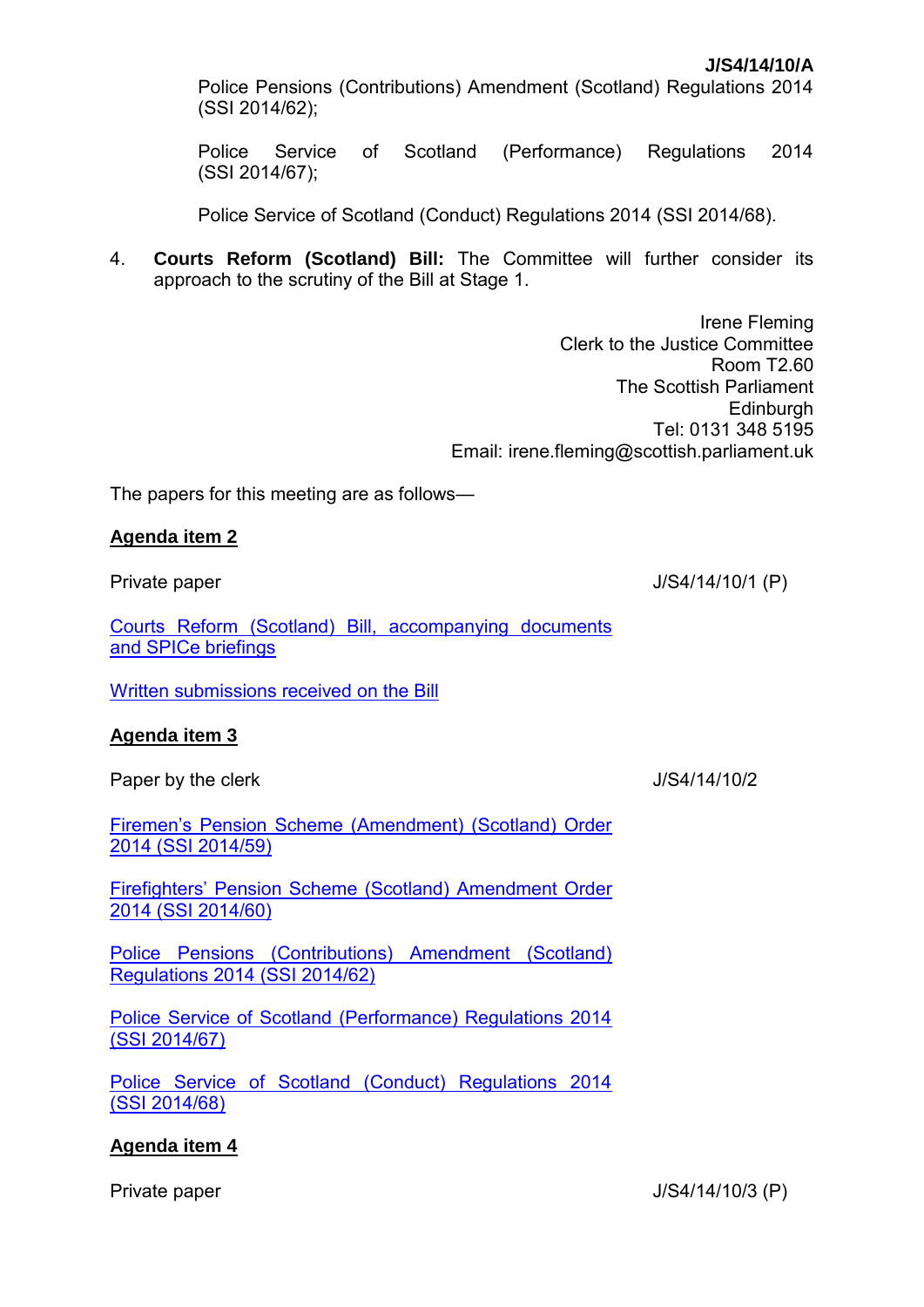# **Justice Committee**

# **10th Meeting, 2013 (Session 4), Tuesday 25 March 2014**

# **Subordinate legislation**

# **Note by the clerk**

# **Purpose**

- 1. This paper invites the Committee to consider the following negative instruments:
	- Firemen's Pension Scheme (Amendment) (Scotland) Order 2014 (SSI 2014/59);
	- Firefighters' Pension Scheme (Scotland) Amendment Order 2014 (SSI 2014/60);
	- Police Pensions (Contributions) Amendment (Scotland) Regulations 2014 (SSI 2014/62);
	- Police Service of Scotland (Performance) Regulations 2014 (SSI 2014/67);
	- Police Service of Scotland (Conduct) Regulations 2014 (SSI 2014/68).

2. Further details on the procedure for negative instruments are set out in Annexe A attached to this paper.

## **Firemen's Pension Scheme (Amendment) (Scotland) Order 2014 (SSI 2014/59)**

# **Firefighters' Pension Scheme (Scotland) Amendment Order 2014 (SSI 2014/60)**

## **Introduction**

3. The purpose of these instruments is to increase members' contribution rates in public service pension schemes in accord with the 2010 UK Spending Review. This Review set out the UK Government's intention to increase members' contribution rates in public service pension schemes by an average of 3.2 per cent of pay by April 2014 with the increases spread across three years. The first increase was applied with effect from 1 April 2012 and also introduced "tiered" contribution rates which reflect that higher earners generally receive larger scheme benefits from final salary defined benefit schemes. Following further consideration of this policy and whether there were any viable alternatives, Scottish Ministers determined to apply the second round of increases. The Cabinet Secretary for Finance Employment and Sustainable Growth confirmed on 5 November 2013 that the third increase would be implemented from 1 April 2014.

4. The instruments come into force on 1 April 2014.

5. Further details on the purpose of the instruments can be found in the policy note (see below). Electronic copies of the instruments are available at: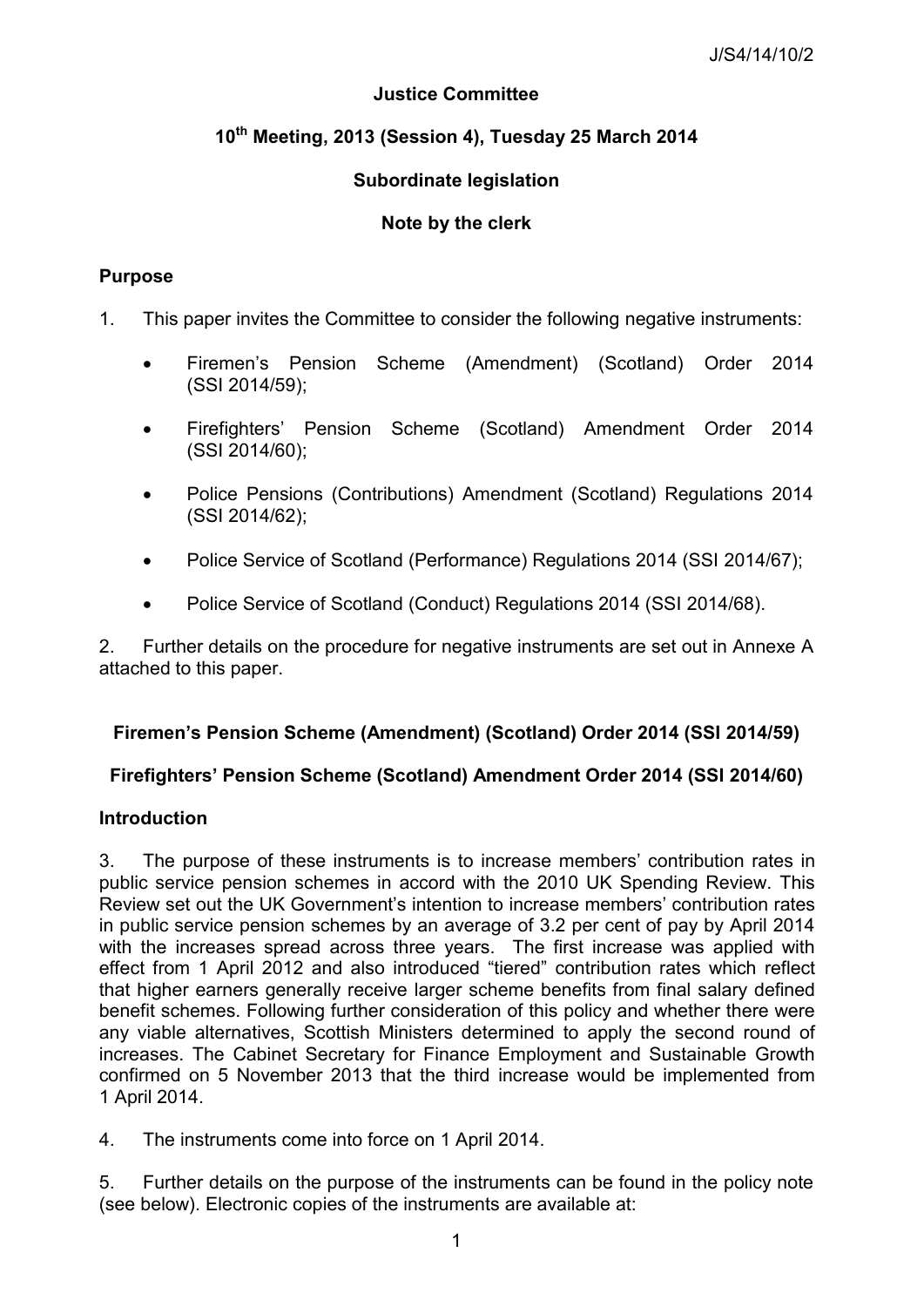<http://www.legislation.gov.uk/ssi/2014/59/contents/made> <http://www.legislation.gov.uk/ssi/2014/60/contents/made>

# **Consultation**

6. The policy note on the instrument confirms that a formal consultation was issued to representatives of firefighters and employers and relevant Scottish and UK Government Departments and that unions remain opposed in principle to any increases to members' contributions (three responses to the consultation were received).

### **Delegated Powers and Law Reform Committee consideration**

7. The Delegated Powers and Law Reform (DPLR) Committee considered these instruments at its meeting on 11 March 2014 and determined that it did not need to draw the attention of the Parliament to any of the instruments on any grounds within its remit

#### **Justice Committee consideration**

8. If the Committee agrees to report to the Parliament on these instruments, it is required to do so by 21 April 2014. Therefore, the Committee has the opportunity to return to these instruments at its meeting next week on 1 April 2014.

#### **Policy Note:**

## **Firemen's Pension Scheme (Amendment) (Scotland) Order 2014 (SSI 2014/59) Firefighters' Pension Scheme (Scotland) Amendment Order 2014 (SSI 2014/60)**

The above instruments were made in exercise of the powers conferred by the preserved section 26 (1) to (5) of the Fire Services Act 1947 and sections 34 and 60 of the Fire and Rescue Services Act 2004. Functions under these Acts as regards Scotland have been executively devolved to the Scottish Ministers. The instruments are subject to negative procedure.

## **Policy Objectives**

The Firemen's Pension Scheme Order 1992 (SI 1992/129) and the Firefighters' Pension Scheme (Scotland) Order 2007 (SSI 2007/199) require members of both firefighter pension Schemes to pay contributions to the relevant Scheme as a condition of membership. Although the Scottish Ministers have certain responsibilities in relation to the fire schemes, wider policy for occupational pensions is reserved to the UK Government.

The 2010 UK Spending Review set out the UK Government's intention to increase members' contribution rates in public service pension schemes by an average of 3.2 per cent of pay by April 2014 with the increases spread across three years. The first increase was applied with effect from 1 April 2012 and also introduced "tiered" contribution rates which reflect that higher earners generally receive larger scheme benefits from final salary defined benefit schemes. Following further consideration of this policy and whether there were any viable alternatives, Scottish Ministers determined to apply the second round of increases.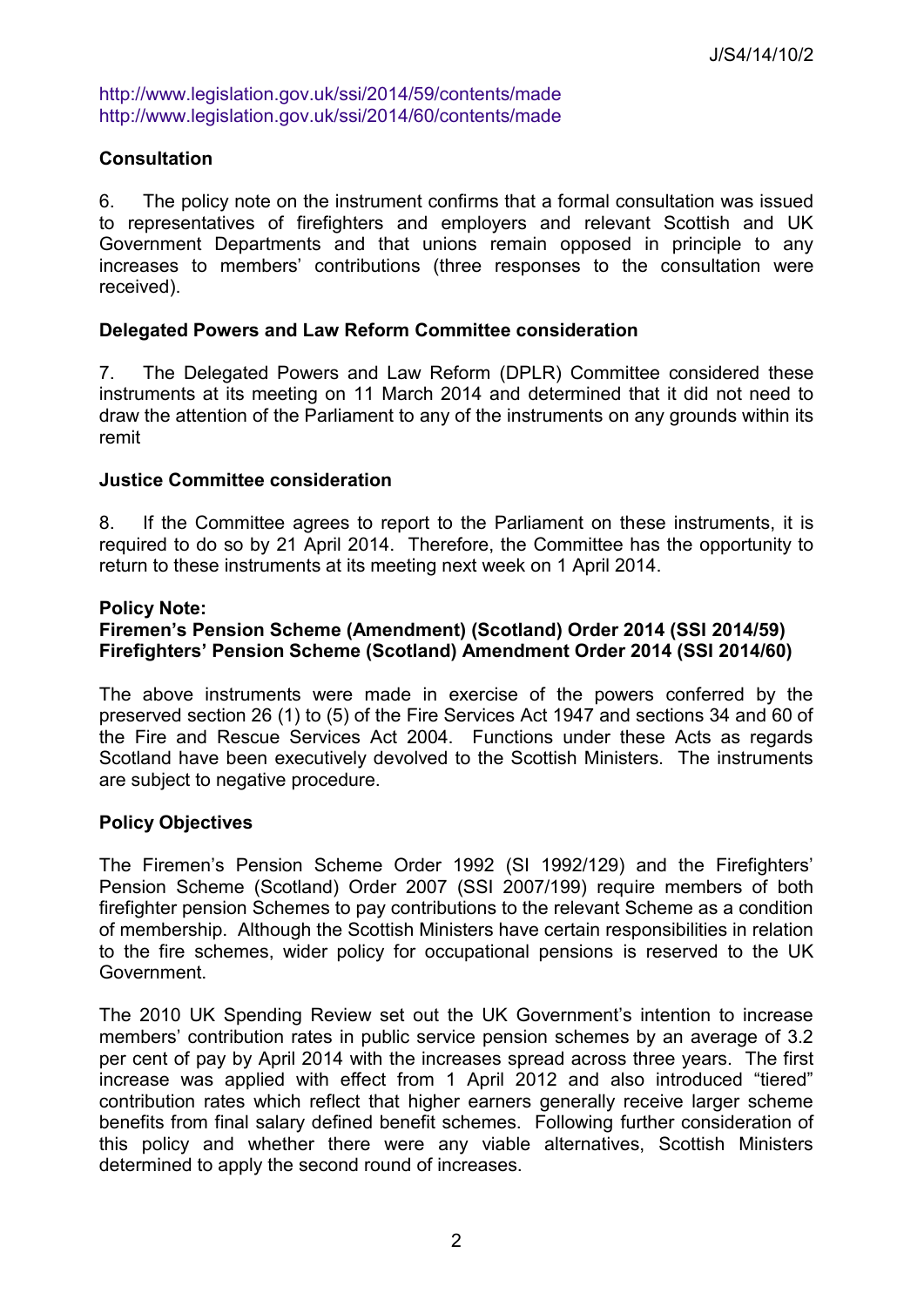The Cabinet Secretary for Finance Employment and Sustainable Growth, John Swinney MSP, confirmed on 5 November 2013 that the third increase would be implemented from 1 April 2014 and the above instruments make provision for these increases.

# **Consultation**

A formal consultation was undertaken from 27 January to 14 February 2014. The consultation was issued to representatives of firefighters and employers and relevant Scottish and UK Government Departments. Unions remain opposed in principle to any increases to members' contributions. 3 responses were received to the consultation and a summary of the consultation responses will be made available on the Scottish Public Pensions Agency website [www.sppa.gov.uk.](http://www.sppa.gov.uk/)

## **Impact Assessments**

An equality impact statement on the introduction of this policy is being finalised and will reflect these instruments.

## **Financial Effects**

The increases are designed to raise on average increases in employees' contributions of 3.2% by April 2014 as part of the UK Government's policy Business and Regulatory Impact Assessment.

# **Business and Regulatory Impact Assessment**

This policy introduces the final of three increases to employee scheme contributions. The limited available data indicates the number of opt outs from the Schemes has not been affected by this policy. No Business and Regulatory Impact Assessment is necessary as the instrument has no financial effects on the Scottish Government, local government or on business.

Scottish Public Pensions Agency An Agency of the Scottish Government February 2014

## **Police Pensions (Contributions) Amendment (Scotland) Regulations 2014 (SSI 2014/62)**

## **Introduction**

9. The purpose of the instrument is to increase members' contribution rates in public service pension schemes in accord with the 2010 UK Spending Review.

10. The instrument comes into force on 1 April 2014.

11. Further details on the purpose of the instrument can be found in the policy note (see below). An electronic copy of the instrument is available at: <http://www.legislation.gov.uk/ssi/2014/62/contents/made>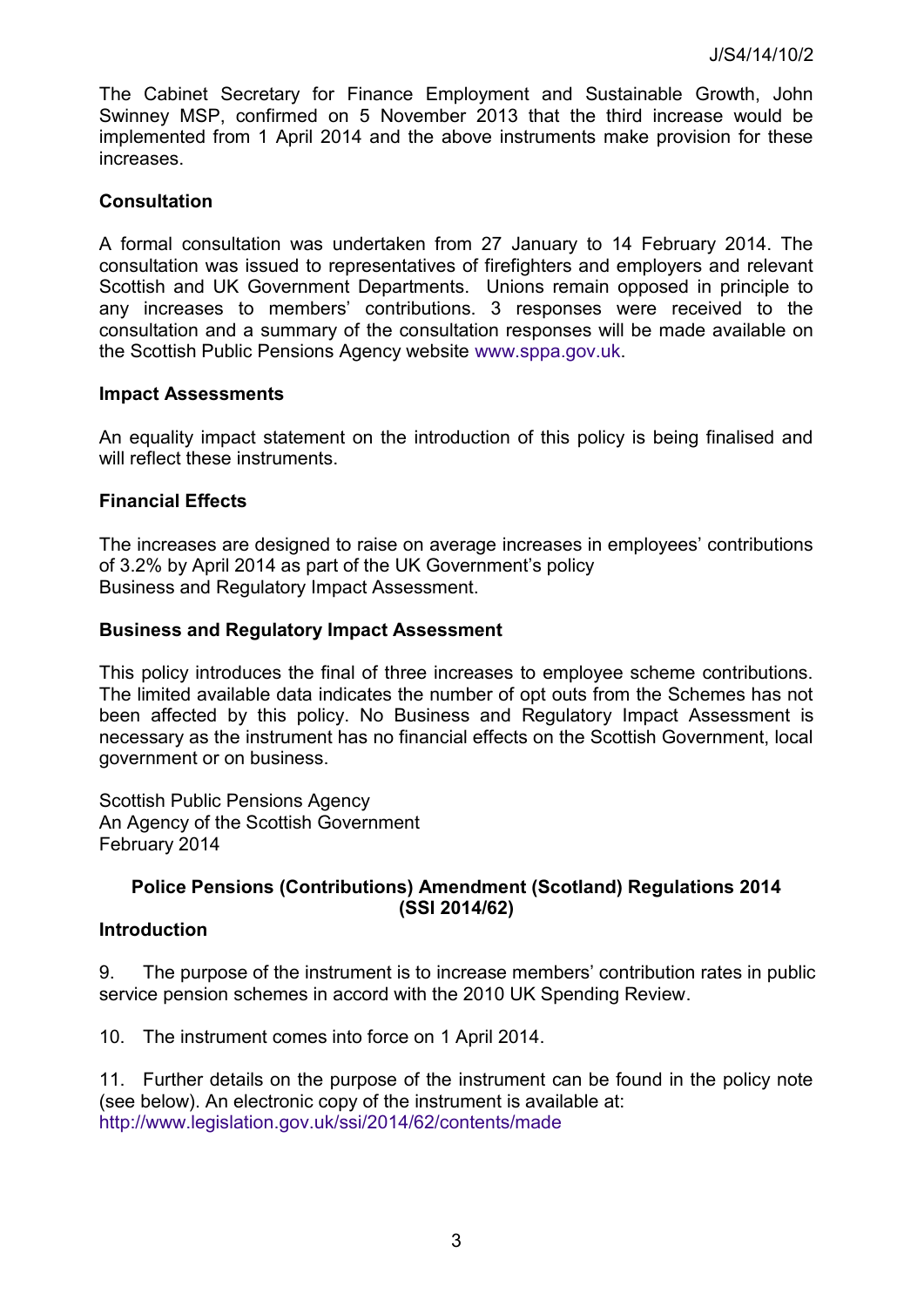# **Consultation**

12. The policy note on the instrument confirms that a formal consultation was issued to representatives of police officers and employers, including the Police Negotiating Board, and relevant Scottish and UK Government Departments, and that staff associations remain opposed to any increases to members' contributions (680 responses to the consultation were received).

#### **Delegated Powers and Law Reform Committee consideration**

13. The Delegated Powers and Law Reform (DPLR) Committee considered this instrument at its meeting on 11 March 2014 and determined that it did not need to draw the attention of the Parliament to any of the instruments on any grounds within its remit

#### **Justice Committee consideration**

14. If the Committee agrees to report to the Parliament on this instrument, it is required to do so by 21 April 2014. Therefore, the Committee has the opportunity to return to this instrument at its meeting next week on 1 April 2014.

## **Policy Note: Police Pensions (Contributions) Amendment (Scotland) Regulations 2014 (SSI 2014/62)**

The above instrument was made in exercise of the powers conferred by section 1 of the Police Pensions Act 1976. Functions under that Act as regards Scotland have been executively devolved to the Scottish Ministers. The instrument is subject to negative procedure.

## **Policy Objectives**

The Police Pension Regulations 1987 (SI 1987/257) and the Police Pensions (Scotland) Regulations 2007 (SSI 2007/201) require members of both police pension schemes to pay contributions to the relevant Scheme as a condition of membership. Although the Scottish Ministers have certain responsibilities in relation to the police schemes, wider policy for occupational pensions is reserved to the UK Government.

The 2010 UK Spending Review set out the UK Government's intention to increase members' contribution rates in public service pension schemes by an average of 3.2 per cent of pay by April 2014 with the increases spread across three years. The first increase was applied with effect from 1 April 2012 and also introduced "tiered" contribution rates which reflect that higher earners generally receive larger scheme benefits from final salary defined benefit schemes. Following further consideration of this policy and whether there were any viable alternatives, Scottish Ministers determined to apply the second round of increases.

The Cabinet Secretary for Finance Employment and Sustainable Growth, John Swinney MSP, confirmed on 5 November 2013 that the third increase would be implemented from 1 April 2014 and the above instrument makes provision for these increases.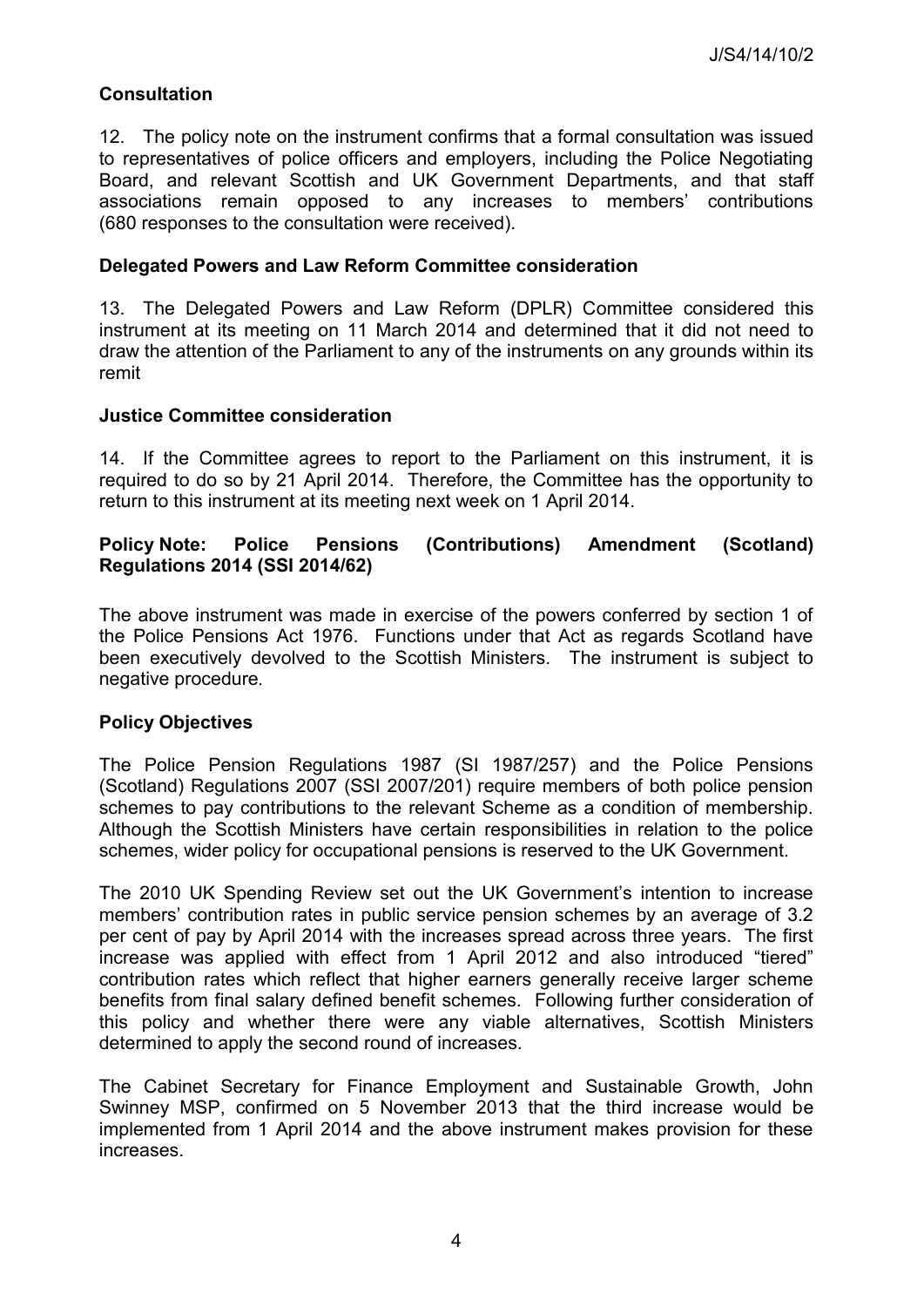# **Consultation**

To comply with the requirements of section 1 (1) of the Police Pensions Act 1976 a formal consultation was undertaken which included the Police Negotiating Board from 27 January to 14 February 2014. The consultation was issued to representatives of police officers and employers and relevant Scottish and UK Government Departments. Staff associations remain opposed to any increases to members' contributions. 680 responses were received to the consultation and a summary of the consultation responses will be made available on the Scottish Public Pensions Agency website [www.sppa.gov.uk.](http://www.sppa.gov.uk/)

#### **Impact Assessments**

An equality impact statement on the introduction of this policy is being finalised and will reflect this instrument.

## **Financial Effects**

The increases are designed to raise on average increases in employees' contributions of 3.2% by April 2014 as part of the UK Government's policy.

#### **Business and Regulatory Impact Assessment**

This policy introduces the final of three increases to employee scheme contributions. The limited available data indicates the number of opt outs from the Schemes has not been affected by this policy. No Business and Regulatory Impact Assessment is necessary as the instrument has no financial effects on the Scottish Government, local government or on business.

Scottish Public Pensions Agency An Agency of the Scottish Government February 2014

## **Police Service of Scotland (Performance) Regulations 2014 (SSI 2014/67)**

#### **Introduction**

15. The purpose of the instrument is to introduce a new definition of unsatisfactory performance as "an inability or failure of the constable to perform the duties of the constable's role or rank (or both) to a satisfactory standard."

16. The instrument comes into force on 1 April 2014.

17. Further details on the purpose of the instrument can be found in the policy note (see below). An electronic copy of the instrument is available at: <http://www.legislation.gov.uk/ssi/2014/67/contents/made>

## **Consultation**

18. The policy note on the instrument confirms that key policing stakeholders have been involved in a working group to discuss and agree the main policy changes to the regulations and that a draft of the Regulations was issued for consultation to a range of policing stakeholders.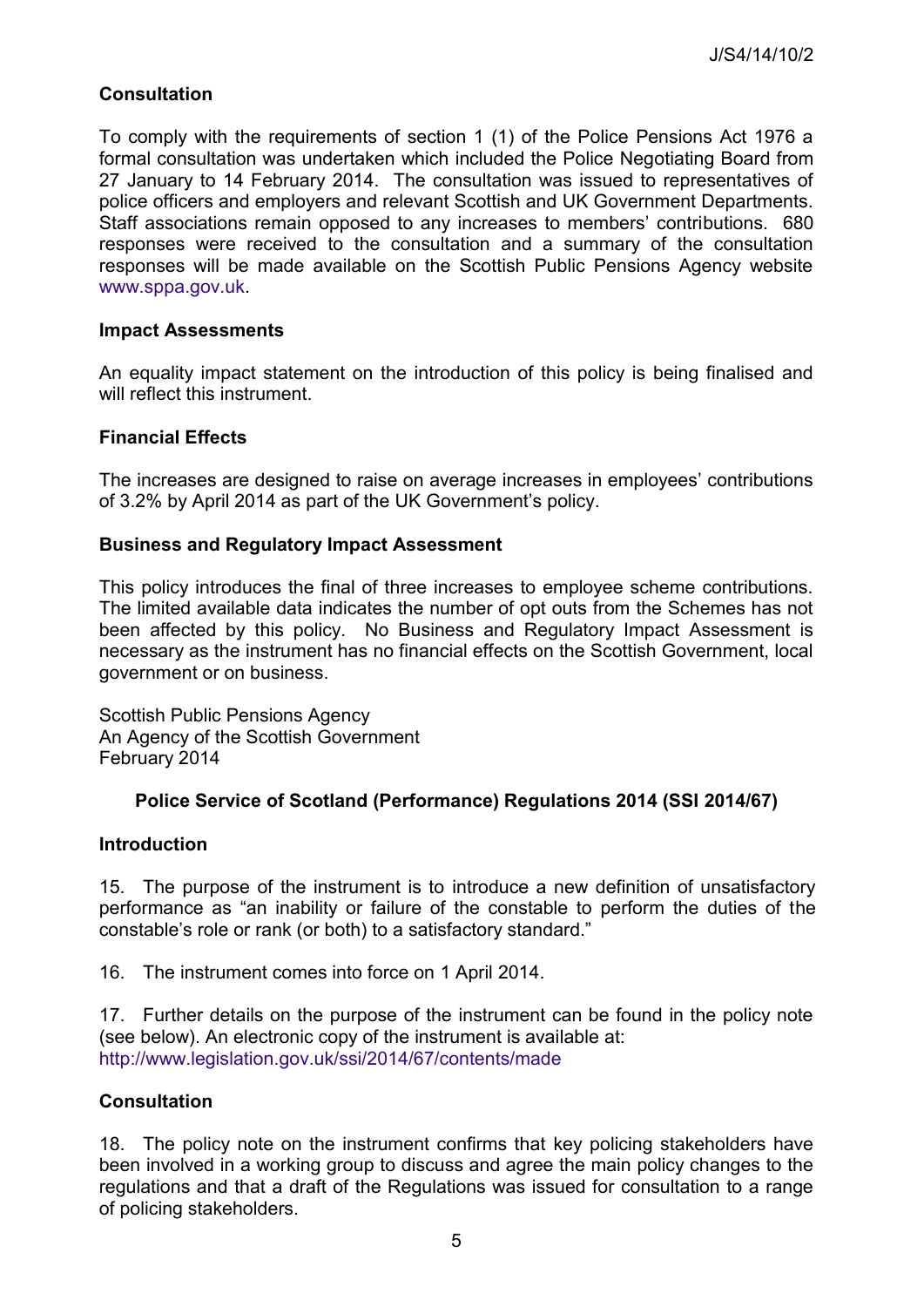# **Delegated Powers and Law Reform Committee consideration**

19. The Delegated Powers and Law Reform (DPLR) Committee considered this instrument at its meeting on 11 March 2014 and determined that it did not need to draw the attention of the Parliament to any of the instruments on any grounds within its remit

#### **Justice Committee consideration**

20. If the Committee agrees to report to the Parliament on this instrument, it is required to do so by 21 April 2014. Therefore, the Committee has the opportunity to return to this instrument at its meeting next week on 1 April 2014.

## **Policy Note: Police Service of Scotland (Performance) Regulations 2014 (SSI 2014/67)**

1. The above instrument was made in exercise of the powers conferred under sections 48 and 125(1) of the Police and Fire Reform (Scotland) Act 2012 ("the 2012 Act"). This instrument is subiect to the negative procedure.

## **Policy Objectives**

2. The Police Service of Scotland (Performance) Regulations 2014 ("the 2014 Regulations") create a process for managing the unsatisfactory performance of constables of the Police Service of Scotland that aims to be flexible, fairer and less bureaucratic than the procedures currently in place under the Police Service of Scotland (Performance) Regulations 2013 ("the 2013 Regulations").

3. In introducing these procedures, the Police Service of Scotland will encourage managers to take responsibility for supporting the performance of their staff through informal action before turning to formal procedures, and following formal action to help them reach the standards of performance required in the office of constable. A separate guidance document will be published by the Scottish Government that will set out the principles and procedures behind the regulatory processes. This guidance has the full agreement of the main policing stakeholders.

4. The 2014 Regulations introduce a new definition of unsatisfactory performance as:

"an inability or failure of the constable to perform the duties of the constable's role or rank (or both) to a satisfactory standard."

5. While the basic procedures set out in the 2014 Regulations are similar to those in the 2013 Regulations, several refinements have been made to introduce further flexibility, fairness and clarity to the performance process.

6. For example, an appeals process is introduced at each stage. This allows the subject constable to have any concerns about the process considered by a more senior manager, allowing a fairer outcome and avoiding unnecessary recourse to further performance procedures.

7. A more descriptive name is given to each stage in the process to emphasise the purpose of that stage. We have replaced first interview, second interview and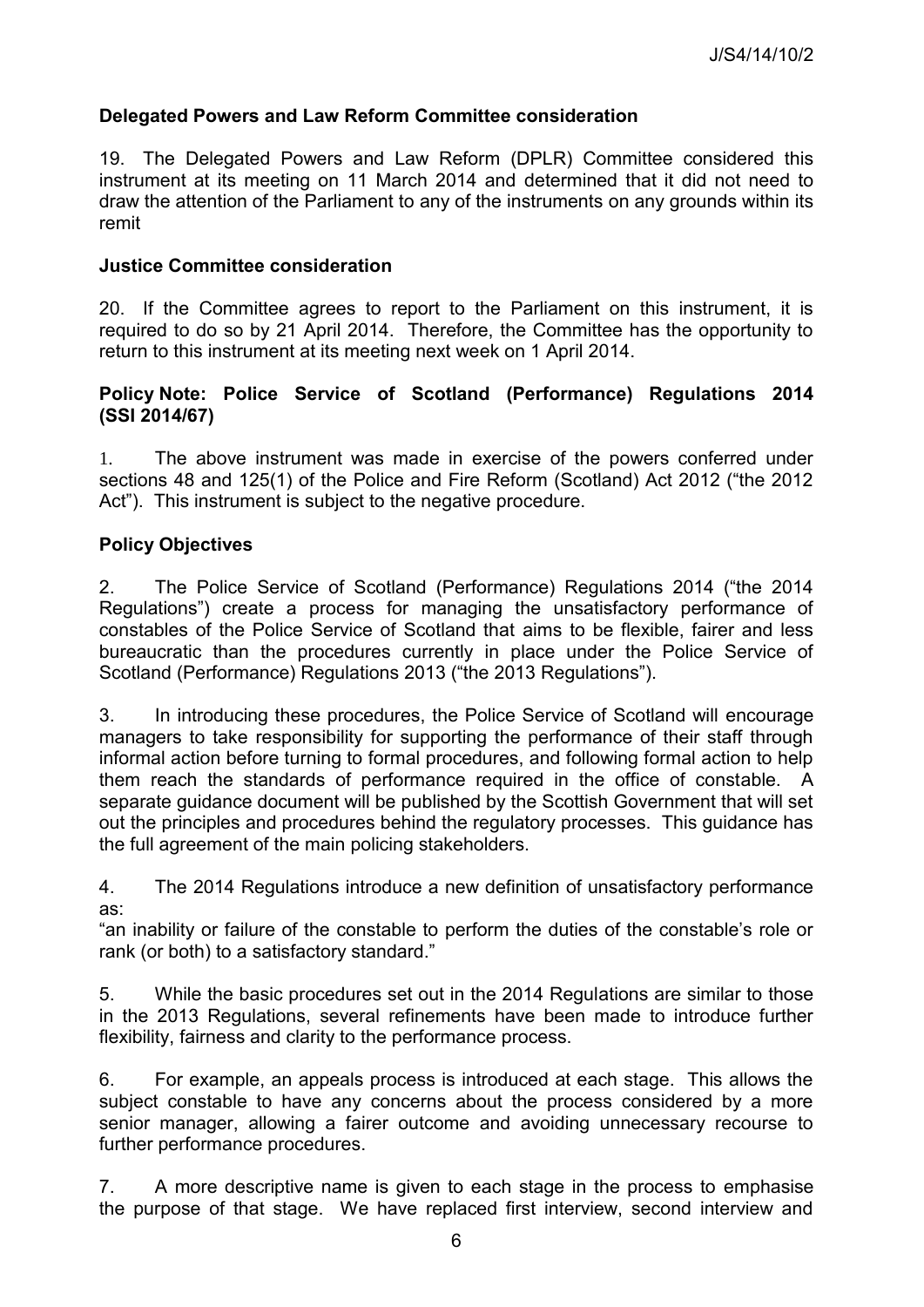inefficiency hearing with performance meeting, progress meeting and performance hearing. The 2014 Regulations also set out that a date must be set for the officer to improve their performance "the improvement period" and that the officer must maintain that performance during a "validity period". These changes will set clear time periods for the subject officer to reach an acceptable level of performance and show that this level must be maintained. The guidance backs up the 2014 Regulations by setting out the manager's role in monitoring performance and working with the subject officer to improve their performance.

8. A more flexible process has been created for the final appeal, an appeal against the finding at performance hearing, which takes account of the management structures set out within the Police Service of Scotland. An appeal can now be heard by a Senior Officer, rather than the Chief Constable under the 2013 regulations, and the subject officer can request an appeal hearing to give them the opportunity to give supporting evidence in front of the officer hearing the appeal.

9. Throughout the 2014 Regulations new timescales have been set that give the subject officer and the Police Service of Scotland the appropriate opportunity to prepare for the different stages set out in the regulations.

# **Consultation**

10. The key policing stakeholders have been involved in a working group to discuss and agree the main policy changes to the regulations.

11. In accordance with section 54(2) of the 2012 Act, a draft of the Regulations was issued for consultation to the range of policing stakeholders listed below, from 26 August 2013 to 30 September 2013, and Scottish Ministers have taken account of the representations made:

- Association of Scottish Police Superintendents
- Chief Constable of the Police Service of Scotland
- Gay Police Association
- National Transgender Policing Association
- Scottish Chief Police Officers' Staff Association (representing senior police officers)
- Scottish Police Authority
- Scottish Police Federation
- Scottish Police Muslim Association
- Scottish Women's Development Forum
- SEMPER Scotland

## **Impacts**

12. No financial or equality issues were raised during the consultation with stakeholders and therefore no impact assessment has been prepared for these regulations.

Scottish Government Safer Communities Directorate February 2014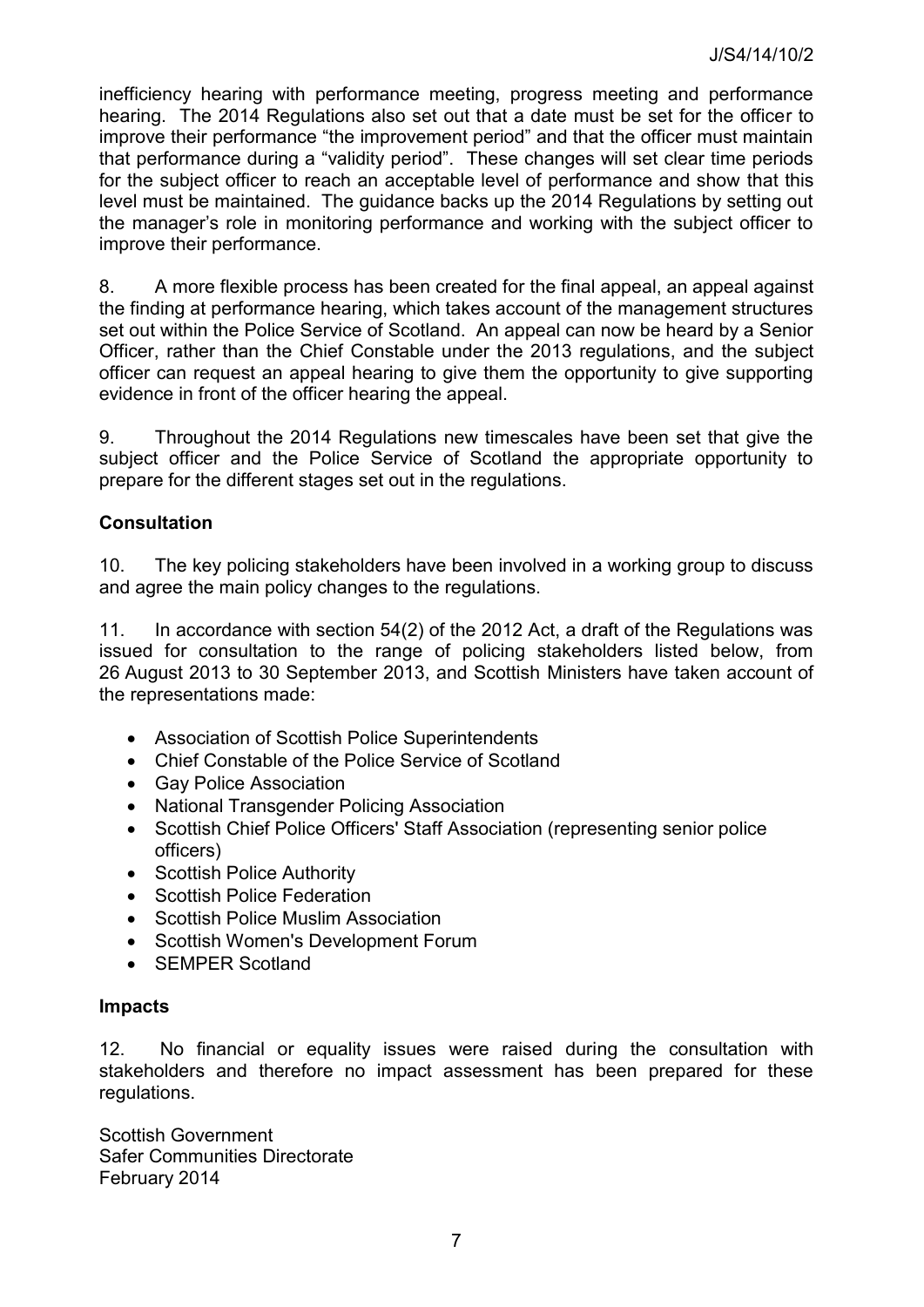# **Police Service of Scotland (Conduct) Regulations 2014 (SSI 2014/68)**

## **Introduction**

21. The purpose of the instrument is to introduce procedures which are more akin to modern employment practices and take into account ACAS principles. The Regulations set out the "Standards of Professional Behaviour" that constables should maintain during their service.

22. The instrument comes into force on 1 April 2014.

23. Further details on the purpose of the instrument can be found in the policy note (see below). An electronic copy of the instrument is available at: <http://www.legislation.gov.uk/ssi/2014/68/contents/made>

## **Consultation**

24. The policy note on the instrument confirms that key policing stakeholders have been involved in a working group to discuss and agree the main policy changes to the regulations and that a draft of the Regulations was issued for consultation to a range of policing stakeholders.

# **Delegated Powers and Law Reform Committee consideration**

25. The Delegated Powers and Law Reform (DPLR) Committee considered this instrument at its meetings on 11 and 18 March 2014 and agreed to draw the instrument to the attention of the Parliament for the reason that the form or meaning of regulation 7 could be clearer. Regulation 7 provides that a constable may be legally represented in *any* misconduct hearing or appeal hearing. However, the effect of regulation 25(8)(b) is that legal representation at an appeal hearing is subject to the discretion of the person determining the appeal and may, as such, be refused in cases other than those where disciplinary action constituting demotion in rank or dismissal has been ordered.

26. In responding to this point, the Scottish Government acknowledged that regulation 7 could have been expressed more narrowly but that the result of regulations 7 and 25 taken together is sufficiently clear. However, they agreed to consider whether any further clarification would be beneficial at the next available opportunity.

27. In addition, the DPLR Committee agreed to draw regulations 15 and 16 to the attention of the Committee, suggesting that the Committee may wish to consider whether the exercise of the right of a constable to object to the appointment of an assessor, a solicitor or an advocate to advise at misconduct proceedings, to be exercised within three working days of receipt of the misconduct form under regulation 15(2) is or could be frustrated by the fact that the appointment of such persons is not a matter of which the constable is required to be given notice in the misconduct form.

28. The Scottish Government's response indicates that they do not consider that the lack of a statutory obligation to name the assessor in the misconduct form creates a barrier to effective exercise of that right. They highlight that the list set out in regulation 15(3) of information that must be contained in a misconduct form is not exhaustive and so further information may be recorded in the form. In addition, they note that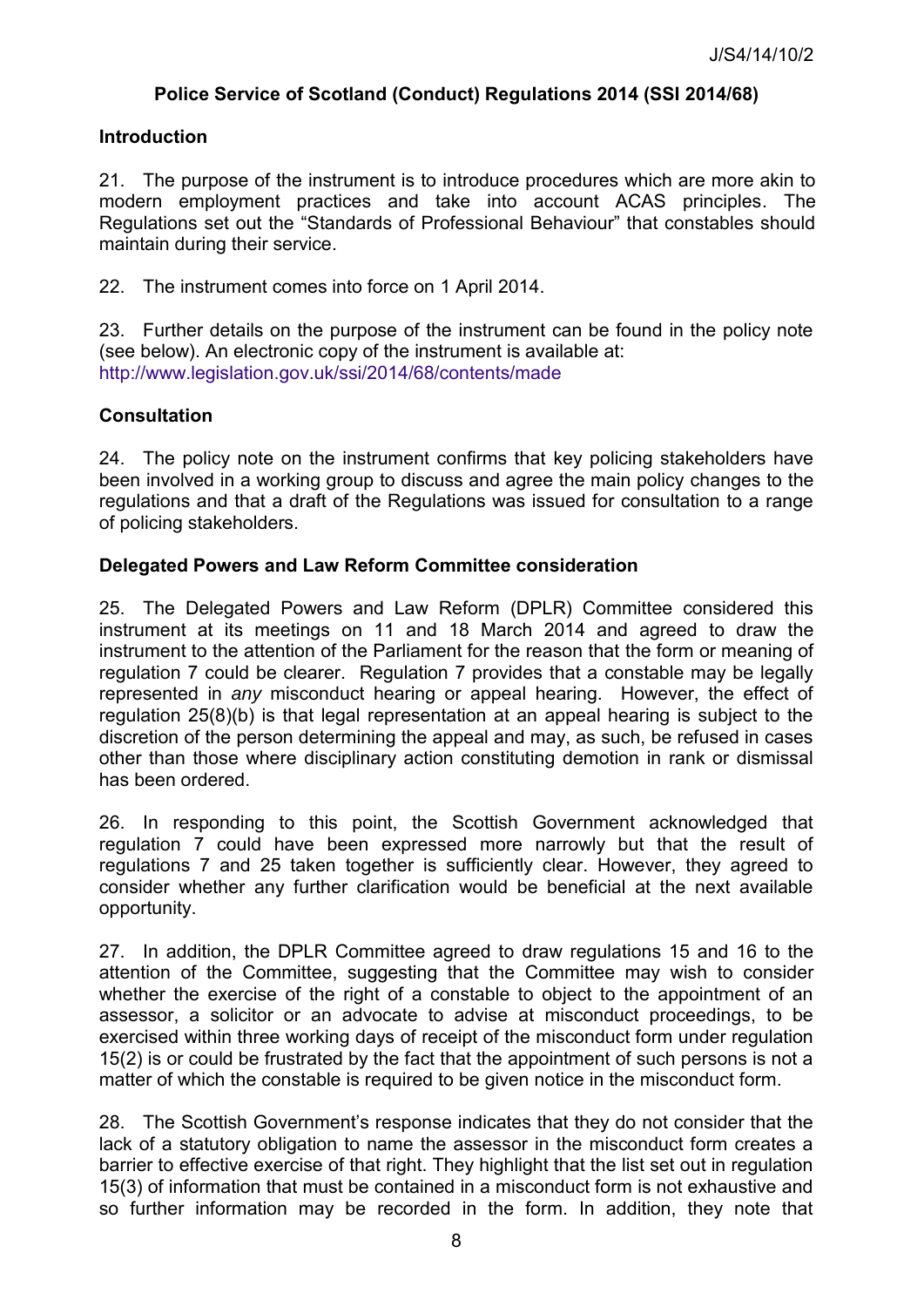information may be transmitted by means other than the form. Finally, they indicate that it is anticipated that Police Service guidance and the Standard Operating Procedures to which all constables must adhere will require the constable to be informed timeously where an assessor has been appointed so the right in regulation 16(6) may be exercised.

29. The relevant extract from the DPLR Committee's report on the instrument is reproduced on page 11 of this paper.

#### **Justice Committee consideration**

30. If the Committee agrees to report to the Parliament on this instrument, it is required to do so by 21 April 2014. Therefore, the Committee has the opportunity to return to this instrument at its meeting next week on 1 April 2014.

## **Policy Note: Police Service of Scotland (Conduct) Regulations 2014 (SSI 2014/68)**

1. The above instrument was made in exercise of the powers conferred under sections 48 and 125(1) of the Police and Fire Reform (Scotland) Act 2012 ("the 2012 Act"). This instrument is subject to the negative procedure.

## **Policy Objectives**

2. The Police Service of Scotland (Conduct) Regulations 2014 ("the 2014 Regulations") modernise the process for managing misconduct by constables in the Police Service of Scotland and replace the procedures currently in place under the Police Service of Scotland (Conduct) Regulations 2013 ("the 2013 Regulations").

3. The 2014 Regulations introduce procedures which are more akin to modern employment practices and take into account ACAS principles; they are also part of a wider change to the handling of complaints and conduct within the Police Service of Scotland. These procedures will deal with complaints and conduct matters quickly, normally by first line managers, with the aim of resolving low level issues before they are escalated into the formal misconduct procedures.

4. The 2014 Regulations set out the "Standards of Professional Behaviour" that constables should maintain during their service and it is breaches of these standards that constitute misconduct. Serious breaches of the standards will amount to "gross misconduct" and may lead to demotion in rank or dismissal from the Service. The 2013 Regulations focused on a list of conduct issues that would constitute misconduct rather than looking at the overall standards expected of a constable.

5. The 2013 Regulations also looked at minor and trivial misconduct and allowed the Deputy Chief Constable to give an officer a warning, without the right of a full hearing or an appeal. The 2014 Regulations do not allow any sanctions without the right of appeal and where there has been any low level misconduct, and the Deputy Chief Constable deems that an investigation is not required, this will only result in improvement action which does not constitute a sanction to be kept on an officer's record.

6. The introduction of "misconduct proceedings" allows the Deputy Chief Constable to deal with different levels of misconduct either through a "misconduct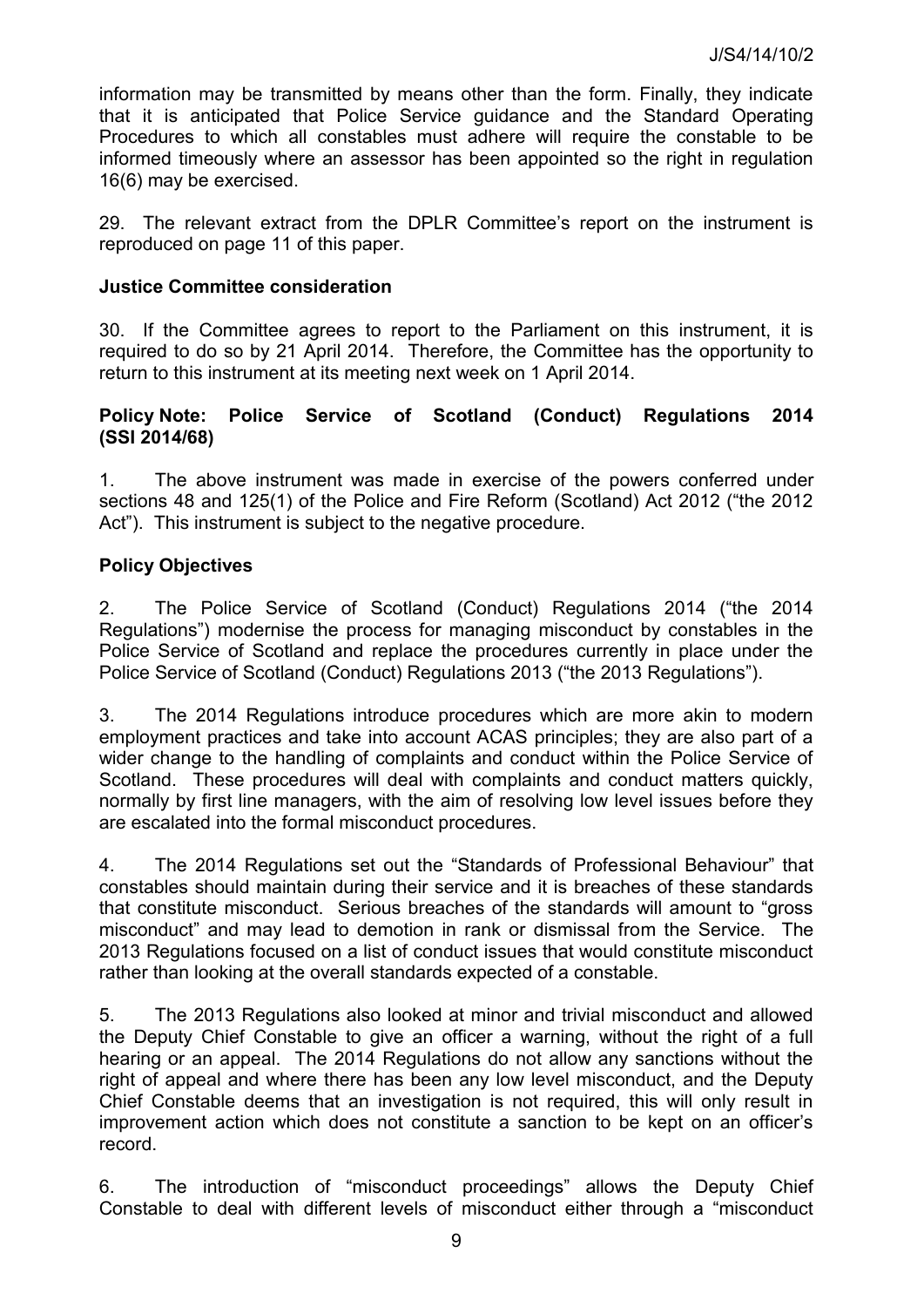meeting" for allegations of misconduct or through a "misconduct hearing" for allegations of gross misconduct. These procedures make it clear to the subject officer the severity of the allegation and that a "misconduct hearing" may lead to their dismissal from the service.

7. While the hearings under the 2013 Regulations were conducted in an adversarial fashion and had become akin to criminal trials, the meetings and hearings under the 2014 Regulations will aim to establish the truth and give the subject officer a fair opportunity to make his/her case having considered the "Investigation Report", any supporting documents, and all other relevant factors.

8. The disciplinary action that is now available to the person conducting the misconduct proceedings allows them to consider the evidence put before them and take a balanced view that can take into account mitigating factors. The full range of disciplinary action can be used for all proceedings whereas the 2013 Regulations did not allow warnings to be given under the disposals available following a hearing.

9. A more flexible process has been created for an appeal against the findings of the misconduct proceedings which takes account of the management structures set out within the Police Service of Scotland. An appeal can now be heard by a constable of a higher rank than the subject officer (an appeal under the 2013 Regulations was always heard by the Chief Constable).

10. Throughout the 2014 Regulations new timescales have been set that give the subject officer and the Police Service of Scotland the appropriate opportunity to prepare for the different stages set out in the regulations.

# **Consultation**

11. The key policing stakeholders have been involved in a working group to discuss and agree the main policy changes to the regulations.

12. In accordance with section 54(2) of the 2012 Act, a draft of the Regulations was issued for consultation to the range of policing stakeholders listed below, from 26 August 2013 to 30 September 2013, and Scottish Ministers have taken account of the representations made:

- Association of Scottish Police Superintendents
- Chief Constable of the Police Service of Scotland
- Gay Police Association
- National Transgender Policing Association
- Scottish Chief Police Officers' Staff Association (representing senior police officers)
- Scottish Police Authority
- Scottish Police Federation
- Scottish Police Muslim Association
- Scottish Women's Development Forum
- SEMPER Scotland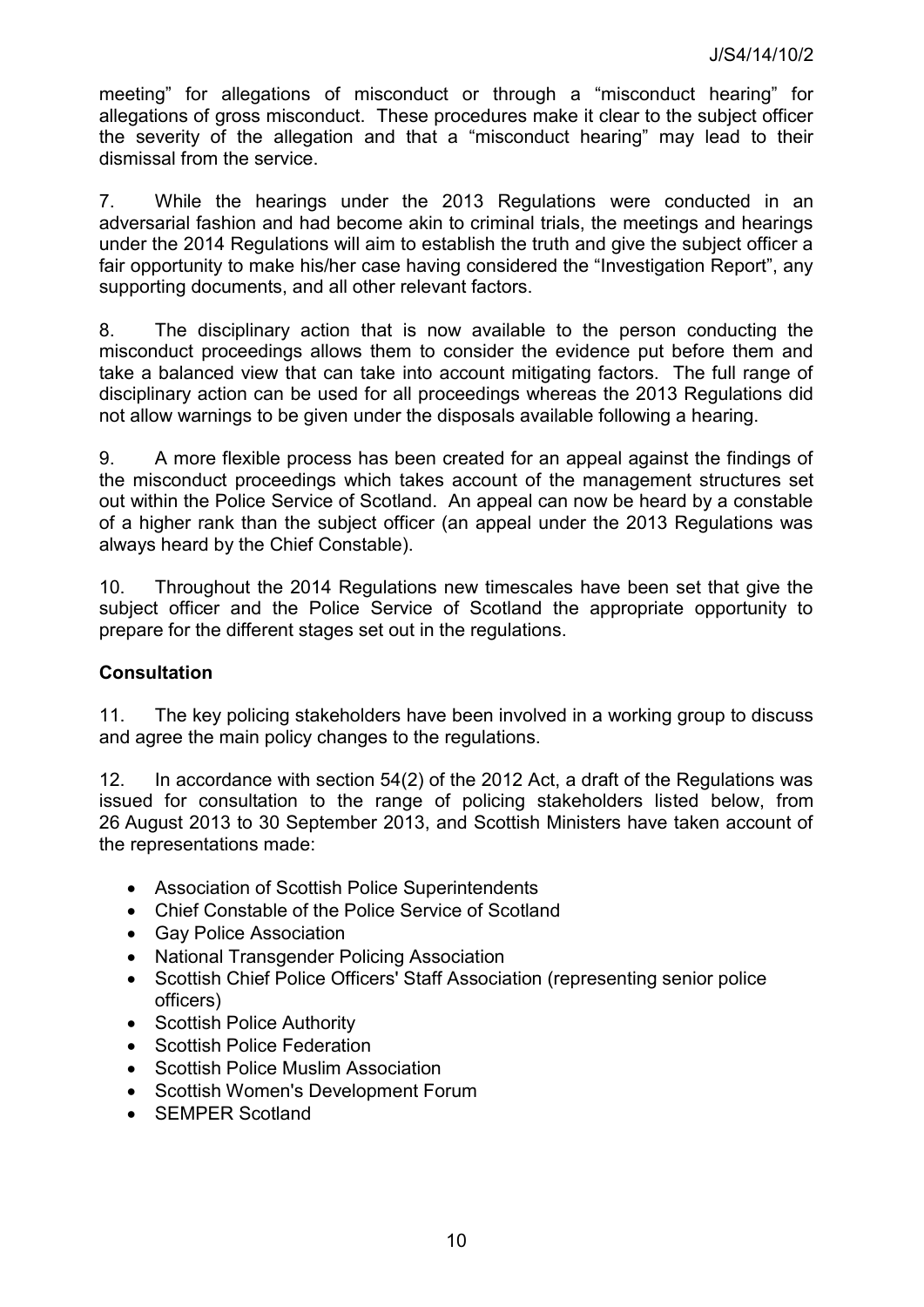#### **Impacts**

13. No financial or equality issues were raised during the consultation with stakeholders and therefore no impact assessment has been prepared for these regulations.

Scottish Government Safer Communities Directorate February 2014

# *Extract from the Delegated Powers and Law Reform Committee 23rd Report 2014*

**Police Service of Scotland (Conduct) Regulations 2014 (SSI 2014/68)** (Justice Committee)

1. The purpose of this instrument is to make provision for dealing with behaviour of constables in the Police Service of Scotland which amounts to misconduct or gross misconduct. It comes into force on 1 April 2014.

2. In considering the instrument, the Committee asked the Scottish Government for clarification of certain points. The correspondence is reproduced in the Appendix.

3. Regulation 25(8) confers a general discretion on the person appointed to determine an appeal under the regulations to decide how the appeal proceedings are to be conducted, subject to the express qualifications provided in regulation 25(8)(a), (b) and (c). Regulation 25(8)(b) provides that in a case where any disciplinary action mentioned in regulation 22(3)(d), (e) or (f) has been ordered, any advocate or solicitor representing the constable who is the subject of the appeal must be permitted to attend the appeal proceedings.

4. Regulation 7 provides that legal representation is available to a police constable in any misconduct hearing or appeal hearing held under the regulations. Regulation 25(8)(b) appears, however, to qualify that rule.

5. The Scottish Government has confirmed that the attendance of a constable's legal representative at an appeal hearing is only mandatory in cases where disciplinary action mentioned in regulation 22(3)(d), (e) or (f), namely demotion in rank or dismissal with or without notice has been ordered. In all other appeal hearings, the constable's legal representative may be permitted to attend only at the discretion of the person appointed to determine the appeal as conferred by regulation 25(8).

6. The Committee considers that regulation 7 purports to have general application when it is in fact qualified by regulation 25(8)(b). The qualification is not made express, however, but is to be inferred from the drafting of regulation 25(8)(b). The Committee considers that regulation 7 could be clearer so as to make it plain that the attendance of a constable's legal representative at an appeal hearing is qualified by the effect of regulation 25(8)(b) and is not available as a matter of right in all appeal hearings, but rather is subject to the discretion of the person determining the appeal.

7. **The Committee accordingly draws the instrument to the attention of the Parliament on reporting ground (h) as the form or meaning of regulation 7 could be clearer. Regulation 7 provides that a constable may be legally represented in**  *any* **misconduct hearing or appeal hearing. However, the effect of regulation 25(8)(b) is that legal representation at an appeal hearing is subject to the**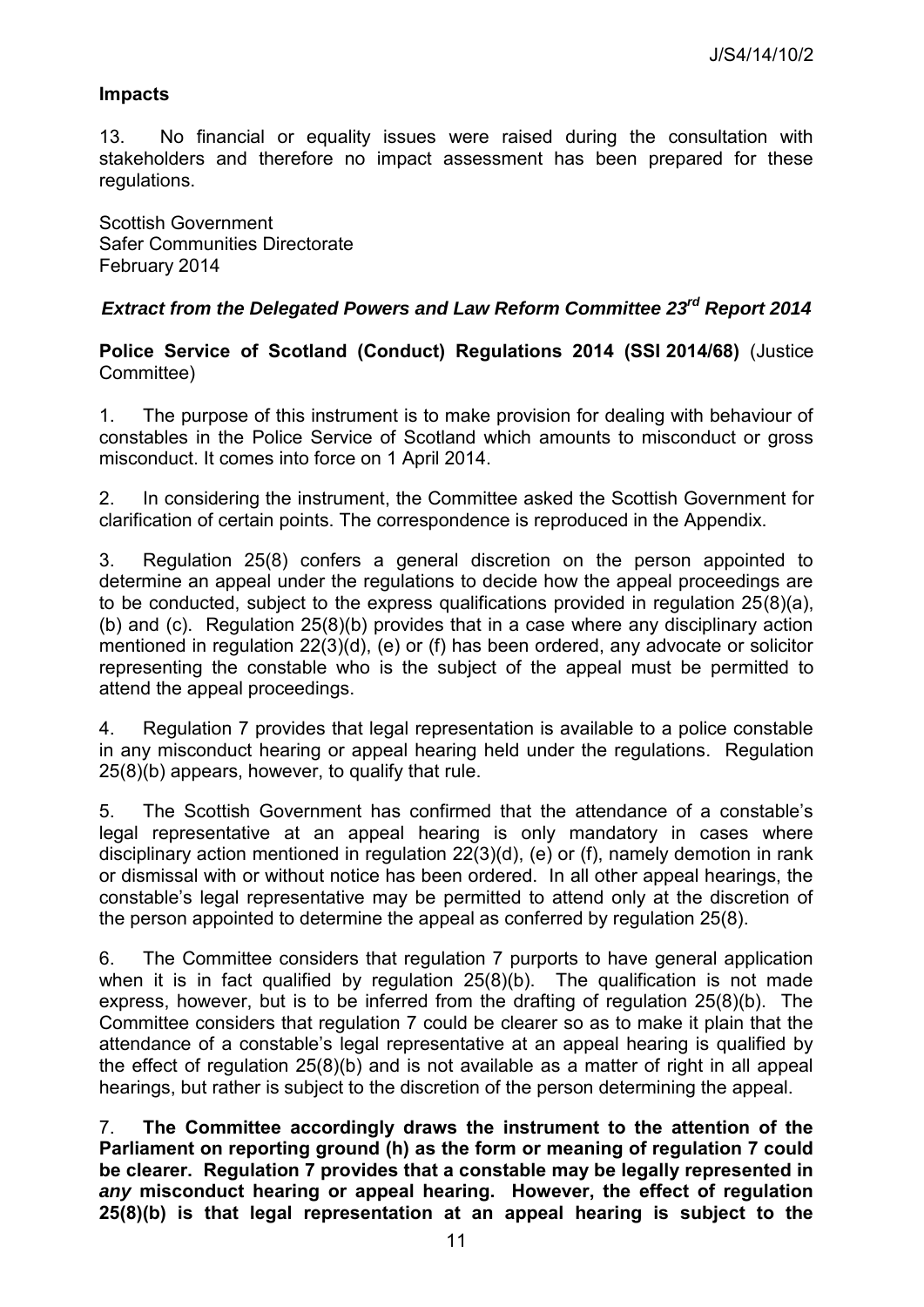#### **discretion of the person determining the appeal and may, as such, be refused in cases other than those where disciplinary action constituting demotion in rank or dismissal has been ordered.**

8. Regulation 16(6) provides that a constable may object to the appointment of any person under regulation 16. Regulation 16 provides for the appointment of a person to conduct misconduct proceedings, as well as the appointment of an assessor to the proceedings and, in the case of a misconduct hearing, the appointment of a solicitor or an advocate. Regulation 16(7) states that such an objection must be made within three working days of receipt of the misconduct form sent to the constable by virtue of regulation 15(2).

9. Regulation 15(3) states the information required to be included in a misconduct form. It includes the name of the person appointed to conduct the misconduct proceedings, but it does not include information about the appointment of an assessor, a solicitor or an advocate, who are also persons who may be appointed under regulation 16, and to whose appointment the constable may accordingly object under regulation 16(6).

10. The Scottish Government considers that the list of matters of which a constable must be informed in regulation 15(3) is not exhaustive, and that additional information may be included. It also considers that there are other means by which a constable may be informed of the appointment of an assessor, solicitor or advocate under regulation 16, such as by way of a covering letter accompanying the misconduct form. As such, the Scottish Government does not consider that the drafting of the instrument precludes the effective exercise of a constable's right to object to the appointment of any person under regulation 16, notwithstanding that the period within which that right is exercisable is tied to, and triggered by, receipt of the misconduct form.

11. The Committee considers that it would be preferable for the regulations to require the inclusion of information as to the appointment of an assessor, solicitor or advocate within the misconduct form itself, so as to remove the risk that a constable may fail to be informed of the appointment of such a person. The Committee considers it possible, in the event of such a failure, that the period within which the constable may object to the appointment of an assessor, solicitor or advocate in terms of regulation 16(6) may begin to run, or even expire without the constable having been properly informed of the appointments in respect of which he or she is entitled to object.

12. While the Committee accepts that the drafting of the two regulations does not prevent the effective exercise of a constable's right to object under regulation 16(6), it also does not ensure the effective exercise of that right. The Committee considers that requiring the inclusion of information as to the appointment of an assessor, solicitor or advocate within the misconduct form itself by listing that information in regulation 15(3) would put the matter beyond doubt and remove any uncertainty.

**The Committee accordingly draws regulations 15 and 16 to the attention of the lead committee. The lead committee may wish to consider whether the exercise of the right of a constable to object to the appointment of an assessor, a solicitor or an advocate to advise at misconduct proceedings, to be exercised within three working days of receipt of the misconduct form under regulation 15(2) is or could be frustrated by the fact that the appointment of such persons is not a matter of which the constable is required to be given notice in the misconduct form.**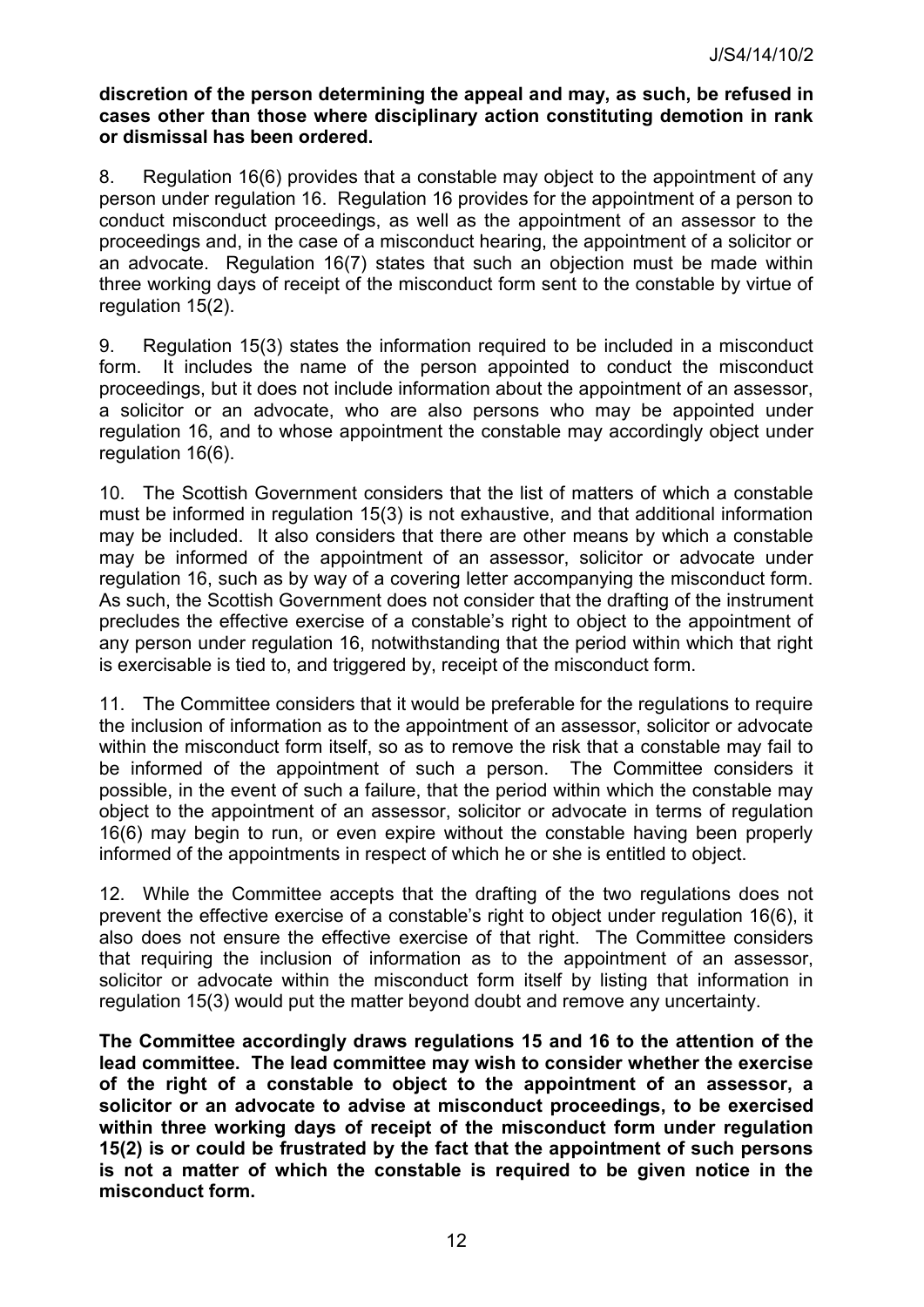# **Police Service of Scotland (Conduct) Regulations 2014 (SSI 2014/68)**

## **On 7 March 2014, the Scottish Government was asked:**

1. Regulation 16(1) requires the deputy chief constable to appoint another constable to conduct misconduct proceedings. Regulation 16(2)(b) provides that, in the case of a misconduct meeting, a constable appointed under paragraph (1) may appoint another constable to be an assessor. Regulation 16(3)(c) provides that in the case of a misconduct hearing, a constable appointed under paragraph (1) may appoint as an assessor another constable and an advocate or a solicitor. Regulation 16(6) provides that the constable who is the subject of the misconduct proceedings may object to the appointment of any person under that Regulation. Paragraph 7 states that such an objection must be made no later than three working days from receipt of the misconduct form, sent by virtue of Regulation 15(2), and must indicate the constable's reasons for objecting.

Regulation 15(3) states the information required to be contained in a misconduct form sent by virtue of Regulation 15(2). In particular, paragraph (3)(h) requires the name of the person appointed to conduct the misconduct proceedings under Regulation 16(1) to be disclosed to the constable. There is no provision in Regulation 15(3) requiring the name of any person appointed as an assessor under regulation 16(2)(b) or, as the case may be, (3)(c), to be disclosed in the misconduct form. Given that the misconduct form appears to be the principal means by which a constable may learn of the appointment of a person under Regulation 16 to which he or she may object in the terms of Regulation 16(7), does the Scottish Government consider that the name of any person appointed as an assessor ought to be included within Regulation 15(3) as a matter of which the constable is required to be given notice? In this regard, I note that similar provision is made in the Police Service of Scotland (Performance) Regulations (SSI 2014/67). Regulation 33(2) of those Regulations refers to "the persons appointed under regulation 32(1) and (2)" as a matter of which the constable must be given notice in terms of Regulation 33 and to which he or she may object under Regulation 32(4). It would seem to be clear in that context that it is the appointment of both the chairing constable and any adviser appointed to assist the hearing that may be objected to by the constable under Regulation 32(4).

2. Regulation 7 permits a constable to be represented by a solicitor or advocate of his or her choice at any misconduct hearing or appeal hearing (provided that the appeal relates to the outcome of a misconduct hearing). By virtue of Regulation 2, "appeal hearing" means a hearing held to determine an appeal under Regulation 24. Regulation 25 concerns the procedure to be followed in an appeal under Regulation 24. In particular, Regulation 25(8) provides that an appeal hearing is to be conducted in such manner as the person determining the appeal determines, subject to Regulations 25(8)(a) to (c). Regulation 25(8)(b) provides that in a case where any disciplinary action mentioned in Regulation 22(3)(d) to (f) has been ordered, any advocate or solicitor representing the constable must be permitted to attend. The Scottish Government is asked to explain the relationship between Regulation 7 and Regulation 25(8)(b), and in particular, whether the latter is intended to qualify the former, given that Regulation 7 expressly permits legal representation of a constable in any appeal hearing, whereas Regulation 25(8)(b) would appear to contemplate the possibility that legal representation may not be permitted in some appeal hearings.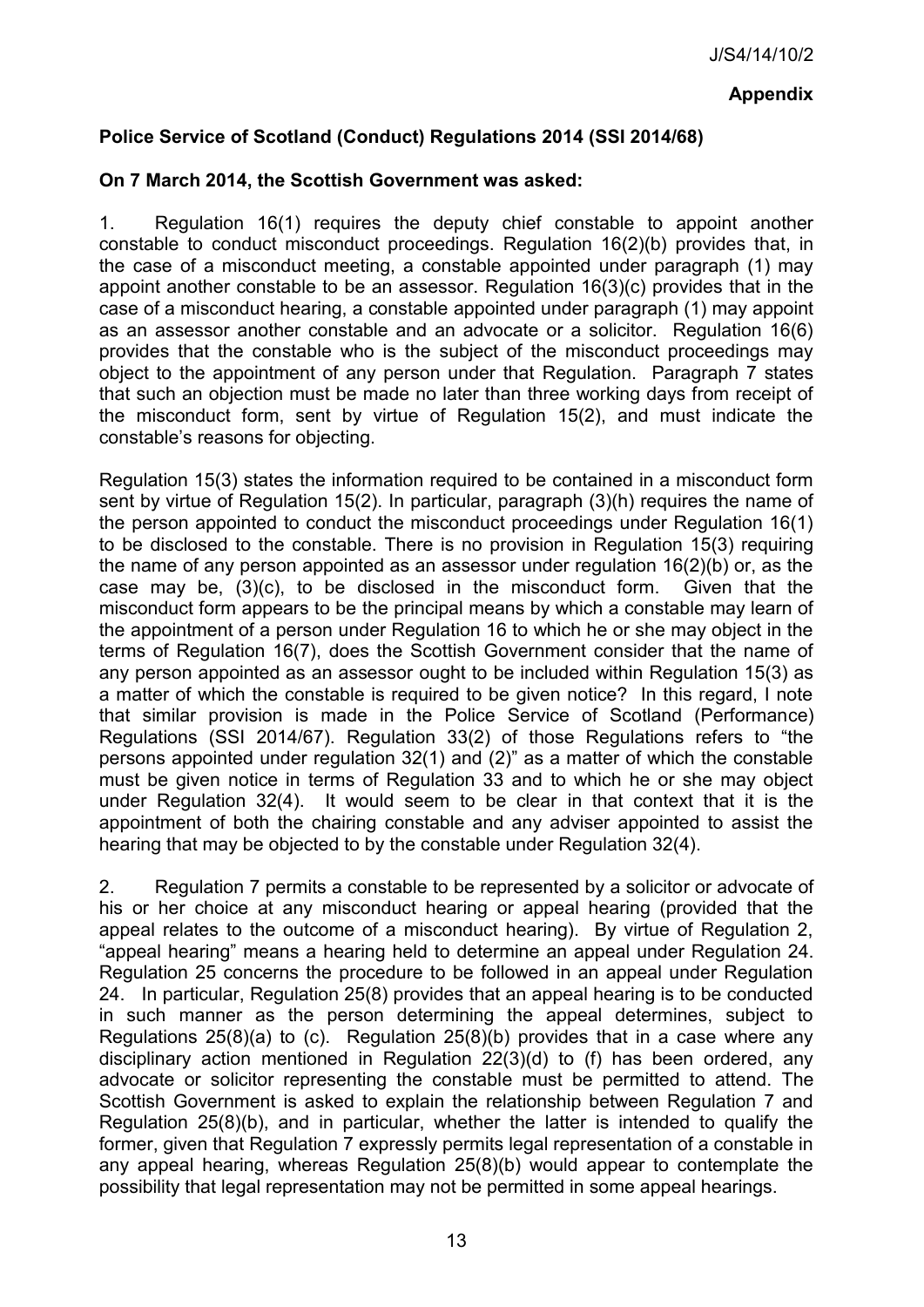#### **The Scottish Government responded as follows:**

1. For the right in regulation 16(6) to object to the appointment of an assessor to be effective, plainly the constable must be informed of the identity of that assessor. However, the Scottish Government does not consider that the lack of a statutory obligation to name the assessor in the misconduct form creates a barrier to the effective exercise of that right.

Regulation 15(3) lists the information which must be contained in a misconduct form. The list is not exhaustive and so further relevant information may be recorded in that form. Equally, information may be transmitted to the constable otherwise than by means of the misconduct form (e.g. by a covering letter sent with that form). It is anticipated that Police Service guidance and the Standard Operating Procedures to which all constables must adhere will require the constable to be informed timeously where an assessor has been appointed so that the right in regulation 16(6) may be exercised.

2. The policy intention is that the constable should be entitled to legal representation where there is a possibility that the constable may be demoted or dismissed. So a constable may be legally represented at a misconduct hearing (where those sanctions are available) or at an appeal hearing at which those sanctions may be upheld (being, necessarily, an appeal against the outcome of a misconduct hearing).

Regulation 7 makes general provision about legal representation which allows for this and establishes a process for notifying an intention to be legally represented. Regulation 25 then goes on to make specific provision about all aspects of the process to be followed at an appeal hearing. It confers a general discretion on the person determining the appeal to decide how the appeal hearing should be conducted, but subjects that to a number of express qualifications. One of those is that the constable's legal representative must be permitted to attend where the appeal concerns a misconduct hearing at which demotion or dismissal has been ordered. The corollary is that, at the discretion of the person determining the appeal, the constable's legal representative need not be permitted to attend if no such action was imposed at the misconduct hearing. To that extent, regulation 25(8)(b) can be seen as qualifying regulation 7.

While we are grateful to the Parliament for raising this point and agree that regulation 7 might have been expressed more narrowly to put the position beyond any doubt, the Scottish Government considers that the result of regulations 7 and 25 taken together is sufficiently clear. We will, however, consider whether any further clarification would be beneficial at the next available opportunity.